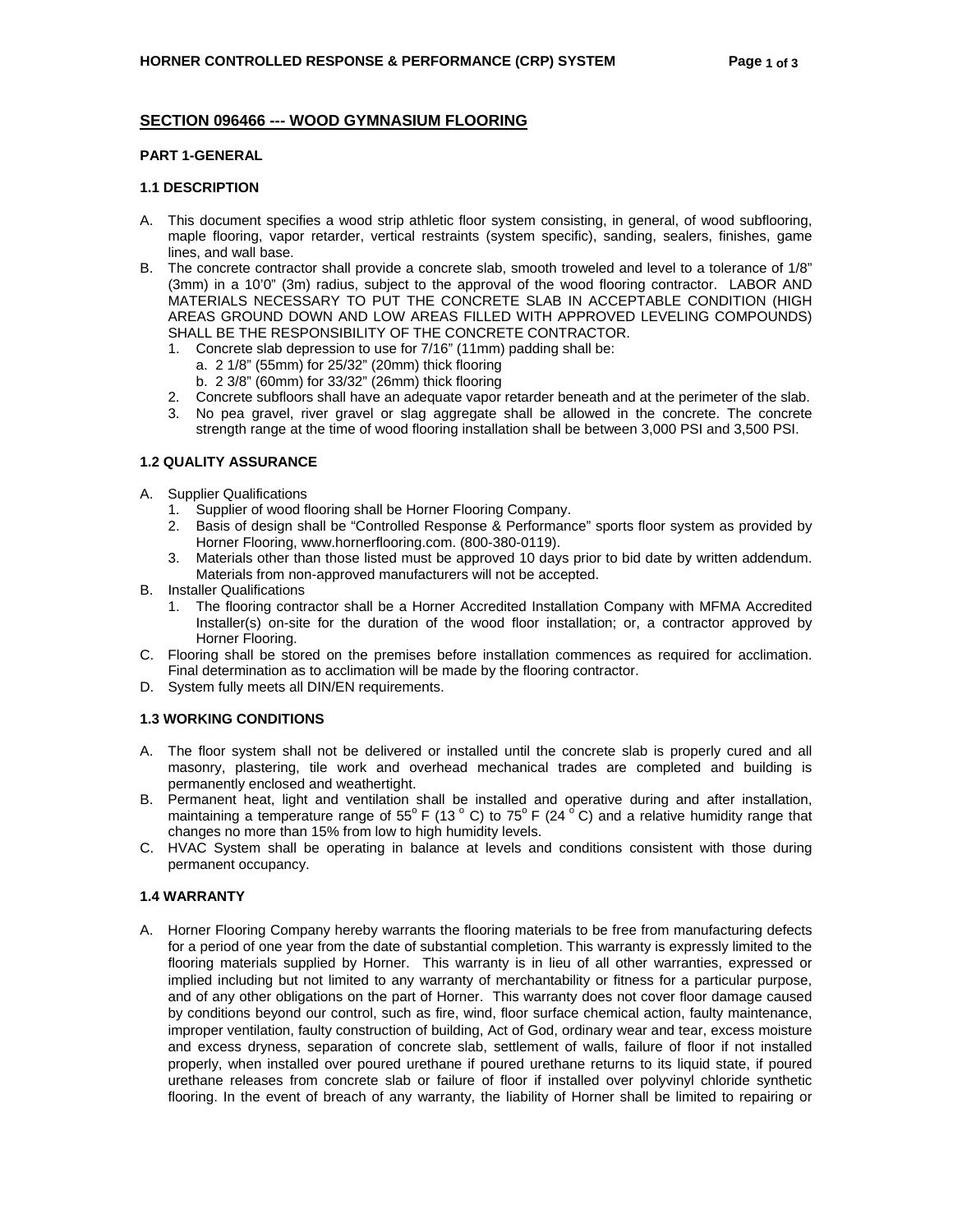replacing material and system components supplied by Horner and proven to be defective in manufacture, and shall not include any other damages, either direct or consequential.

B. Extended warranties are based on maintenance and yearly/annual cleaning and recoating agreements with certified contractors.

# **PART 2-PRODUCTS**

#### **2.1 MATERIAL**

A. Flooring shall be Horner 25/32" (20mm) or  $33/32$ " (26mm) thick x 2  $\frac{1}{4}$ " (57mm) or 1  $\frac{1}{2}$ " (38mm) wide First, Second and Better, Third and Better or Third Grade, random length continuous tongue and groove and end-matched MFMA Northern Hard Maple, grade marked and stamped as manufactured by Horner Flooring Company.

OPTION: Horner Long Life™ flooring if so specified.

- B. Vapor retarder shall be 6 mil polyethylene.
- C. Pads shall be 7/16" (11mm) or ¾" (19mm) pads provided by the Horner Flooring Company.
- D. Subfloor shall be 15/32" x 2' x 8' (12mm x 610mm x 244cm) rated sheathing, exposure 1, plywood. E. Fasteners
	- 1. Flooring fasteners shall be 1-1/4" (51mm) barbed cleat or 15 gauge (1.8mm) coated staples. OPTION: If Horner Long Life™ is specified, use 1 ½" (51mm) 15 gauge (1.8mm) staples only. 2. Subflooring fasteners shall be 1" (25mm) cleats or staples.
- F. CRP Restraints shall be 16 gauge (1.6mm) galvanized steel and steel drive pins (anchors).
- G. Wall base shall be 3" x  $\vec{4}$ " (76mm x 102mm) Vent Cove heavy duty molded, vented base with premolded outside corners as supplied by Horner Flooring Company. Specify color: black or brown.
- H. Finish material shall be specified from the latest listing provided by the MFMA, and shall be applied according to finish manufacturer's instructions.
- I. Gameline paint shall be compatible with finish.
- J. Stop blocking, where heavy loads are anticipated, stop blocking shall be installed between pad locations.

# **PART 3-EXECUTION**

#### **3.1 INSPECTION**

- A. Inspect concrete slab for proper tolerance and dryness and report any discrepancies to the general contractor for correction.
- B. The concrete slab shall be cleaned of all debris so flooring contractor will have adequate access to work surface.
- C. All overhead work and wet trades shall be complete in floor work area.

#### **3.2 INSTALLATION**

- A. Cover concrete with 6 mil polyethylene, sealing and lapping joints a minimum of 4" (102mm).
- B. Locate the center of the area and begin installing the  $15/32$ " x 2' x 8' (12mm x 610mm x 244cm) prepadded rated sheathing, exposure 1, plywood so that its center falls directly over the center of the floor area and the long (8' (244cm)) side is perpendicular to the direction of the finished flooring. Install in a brick pattern, (Running Bond) providing a 3½" (83mm) space around each sheet.
- C. Locate the center of the area and install the top layer (not padded) on a  $45^\circ$  angle to the bottom layer and finished floor direction. Begin by placing the first top sheet so that its center falls directly over the center of a bottom sheet and continue by installing in a brick pattern providing a 3½" (83mm) space around each sheet. When the CRP restraint is specified be certain that the  $45^{\circ}$  angle is such that the CRP restraint will fit into the space created when the top sheet space is coincident with the bottom sheet space. At least two (2) CRP restraints should be utilized to grasp opposing 8' (244cm) long sides of each bottom sheet. Try to get one on each half of the sheet where possible. Fasten top and bottom sheets together with 1" (25mm) staples approximately 10-12 (254mm-305mm) inches on center.
- D. Fasten restraints to concrete with ¼" x 1" (6mm x 25mm) steel drive pins (2 per restraint) or equivalent fastener that will provide a minimum withdrawal strength of 900 lbs.(409kg)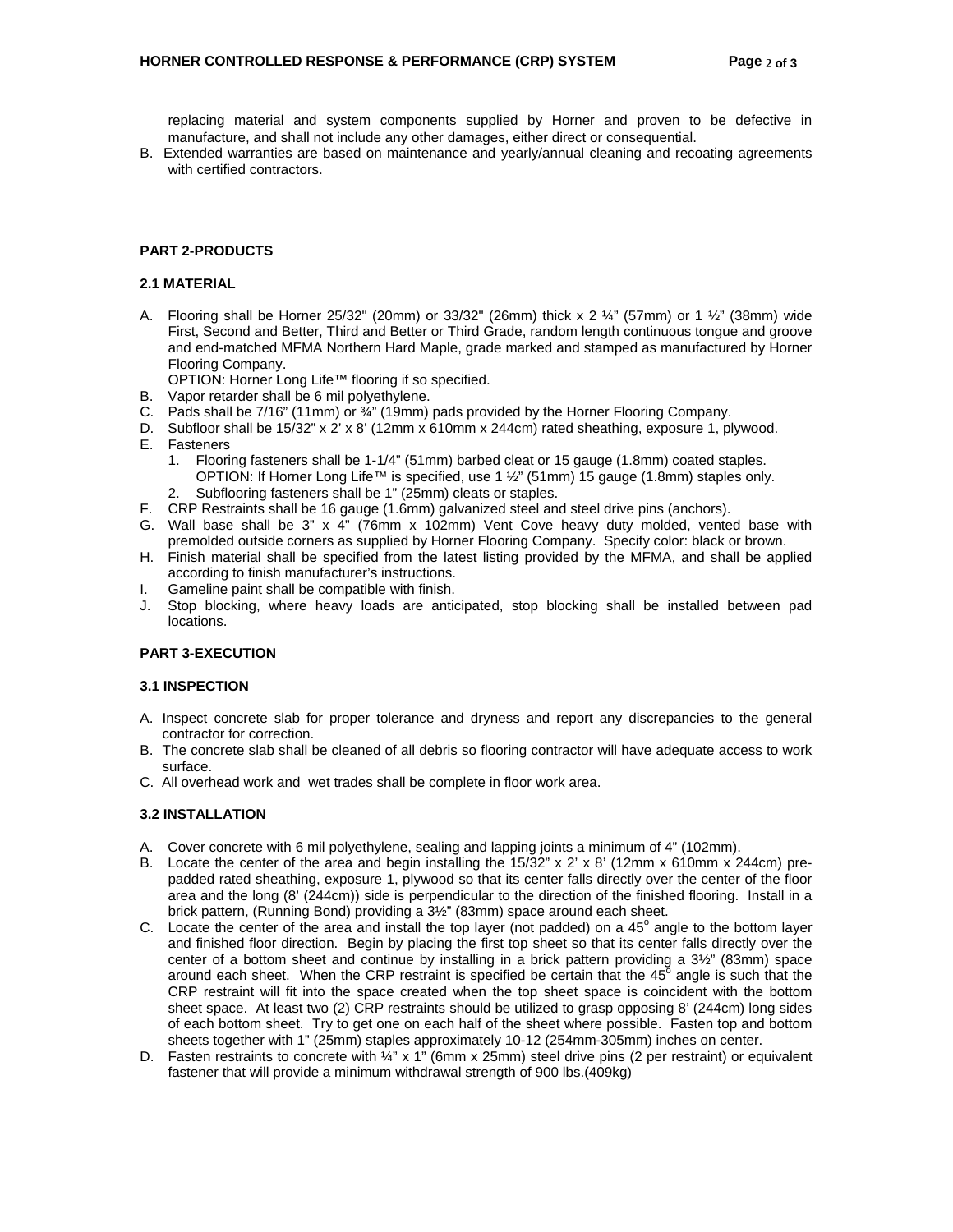- E. Start maple near the center of space running parallel to long dimension of room Subfloor and maple shall stop 1-1/2" from any perimeter walls and vertical obstructions.
- F. Stop blocking 4"x4" minimum shall be attached to underside of  $1<sup>st</sup>$  layer of subfloor allowing a maximum of ¼" less than pad thickness where heavy loads are anticipated.
- G. Solid blocking shall be attached to areas under bleachers in the closed position. Solid blocking shall match the thickness of system pad. Solid blocking shall be a minimum of 4" wide and 12" O.C.
- H. Expansion Provisions-Size joints between maple flooring strips to allow for intermediate expansion in accordance with expected humidity changes and conditions in the space.

# **3.3 FLOOR SANDING**

- A. Machine sand with coarse, medium and fine paper to a smooth, even and uniform surface.
- B. Remove sanding dust from entire surface by tack of vacuum.
- C. Refer to MFMA sanding and finishing guide for procedures.

# **3.4 FINISHING**

- A. Inspect entire area of floor to insure that surface is acceptable for finishing, completely free from sanding dust and perfectly clean.
- B. Apply seal and finish per finish manufacturer's instructions.
- C. Buff and clean floor between each coat or as necessary.
- D. Paint game lines as shown on drawings, between seal coats.
- E. Game line paint shall be compatible with finish.

# **3.5 BASE INSTALLATION**

A. Install Vent Cove base, mitering inside corners and anchoring to walls with base cement or screws and anchors.

# **3.6 MAINTENANCE**

A. Upon completion of floor installation, the owner, attendants or individuals in charge and responsible for the upkeep of the building are to see that the care and maintenance instructions outlined within the provided Horner Care and Maintenance Manual are followed. Horner flooring and certified dealers may offer extended warranty and maintenance agreements. It is recommended that any extended agreements include maintenance and recoats by the original installing contractor or related/recommended parties. (See maintenance/cleaning and recoating information on Horner Flooring website).

#### **END OF SECTION**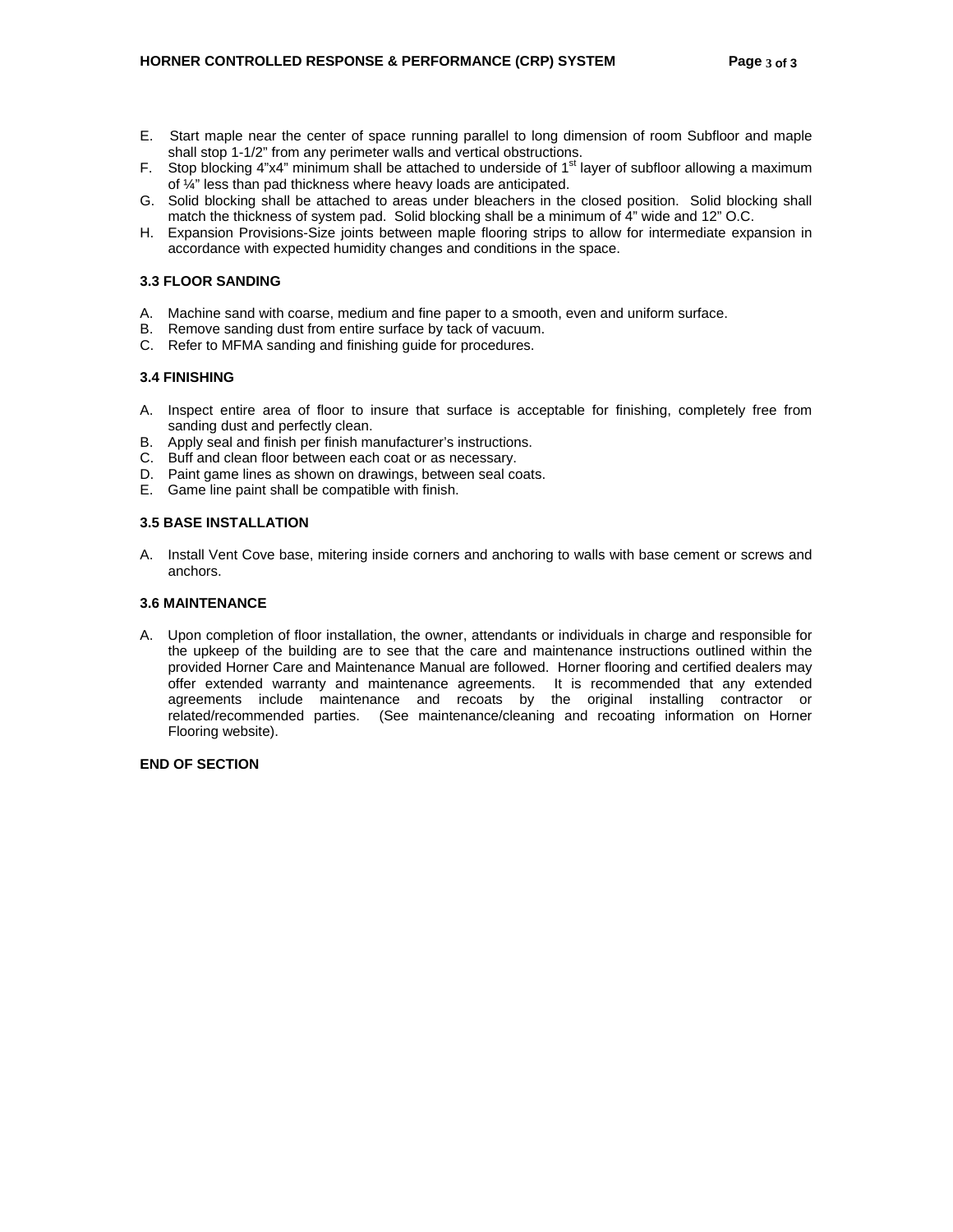

# PERFORMANCE (CRP) SYSTEM CONTROLLED RESPONSE AND SIDE VIEW

HORNER FLOORING COMPANY DOLLAR BAY, MI  $11 - 01 - 09$ 

|                  | SLAB DEPRESSION     |                   |
|------------------|---------------------|-------------------|
| <b>FLOORING</b>  | 25/32" (20mm)       | 33/32" (26mm)     |
| 7/16" PAD (11mm) | $2 - 1/8$ " (54 mm) | $2 - 3/8"$ (60mm) |
| 3/4" PAD (19mm)  | 2-7/16" (62mm)      | 2 11/16" (68mm)   |